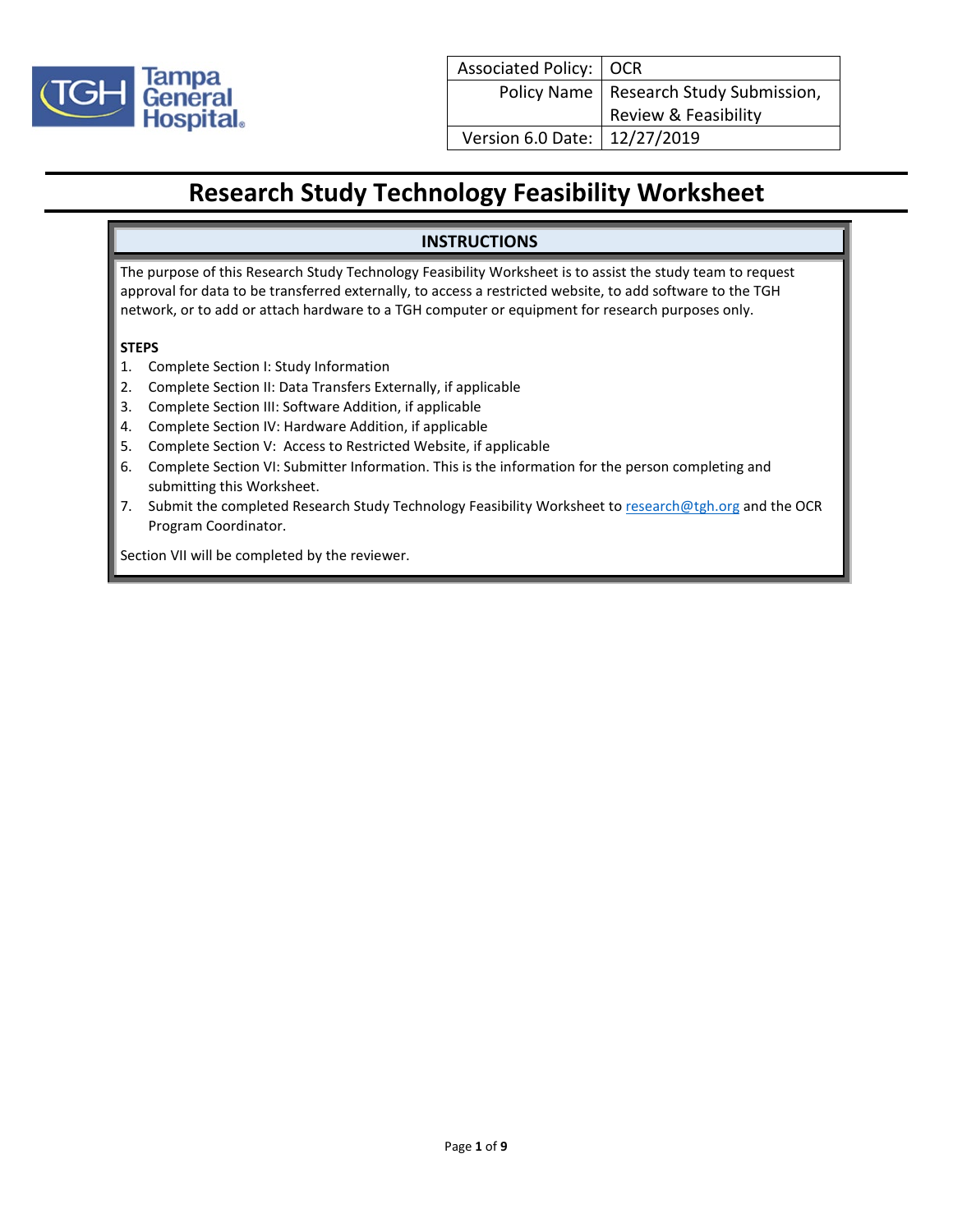

| <b>Section I: Study Information</b>   |                                                       |  |
|---------------------------------------|-------------------------------------------------------|--|
| TGH RO#:                              |                                                       |  |
| <b>Full Study Title:</b>              |                                                       |  |
| <b>Short Study Title:</b>             |                                                       |  |
| <b>Study Protocol Number:</b>         |                                                       |  |
| <b>Projected Enrollment:</b>          |                                                       |  |
| Principal Investigator's (PI) Name    |                                                       |  |
| (responsible for the study) and       |                                                       |  |
| <b>Contact Information:</b>           |                                                       |  |
| <b>Study Coordinator's Name and</b>   |                                                       |  |
| <b>Contact Information:</b>           |                                                       |  |
|                                       |                                                       |  |
| Sponsor:                              |                                                       |  |
| Sponsor Representative's Name and     |                                                       |  |
| <b>Contact Information:</b>           |                                                       |  |
|                                       |                                                       |  |
| Vendor:                               |                                                       |  |
| Vendor Representative's Name and      |                                                       |  |
| <b>Contact Information:</b>           |                                                       |  |
|                                       |                                                       |  |
| <b>Study Summary:</b>                 |                                                       |  |
|                                       |                                                       |  |
|                                       |                                                       |  |
|                                       |                                                       |  |
|                                       |                                                       |  |
|                                       |                                                       |  |
|                                       |                                                       |  |
|                                       |                                                       |  |
|                                       |                                                       |  |
| Is data to be transferred externally? | Yes<br>Please complete Section II.<br>No <sub>1</sub> |  |
| Is software to be added to TGH        | Yes<br>Please complete Section III.<br>No [           |  |
| computers or network?                 |                                                       |  |
| Is hardware to be added/attached to   | No <sub>1</sub><br>Yes<br>Please complete Section IV. |  |
| TGH computers or equipment?           |                                                       |  |
| Is access to a currently blocked or   | Please complete Section IV.<br>No<br>Yes              |  |
| restricted website being requested?   |                                                       |  |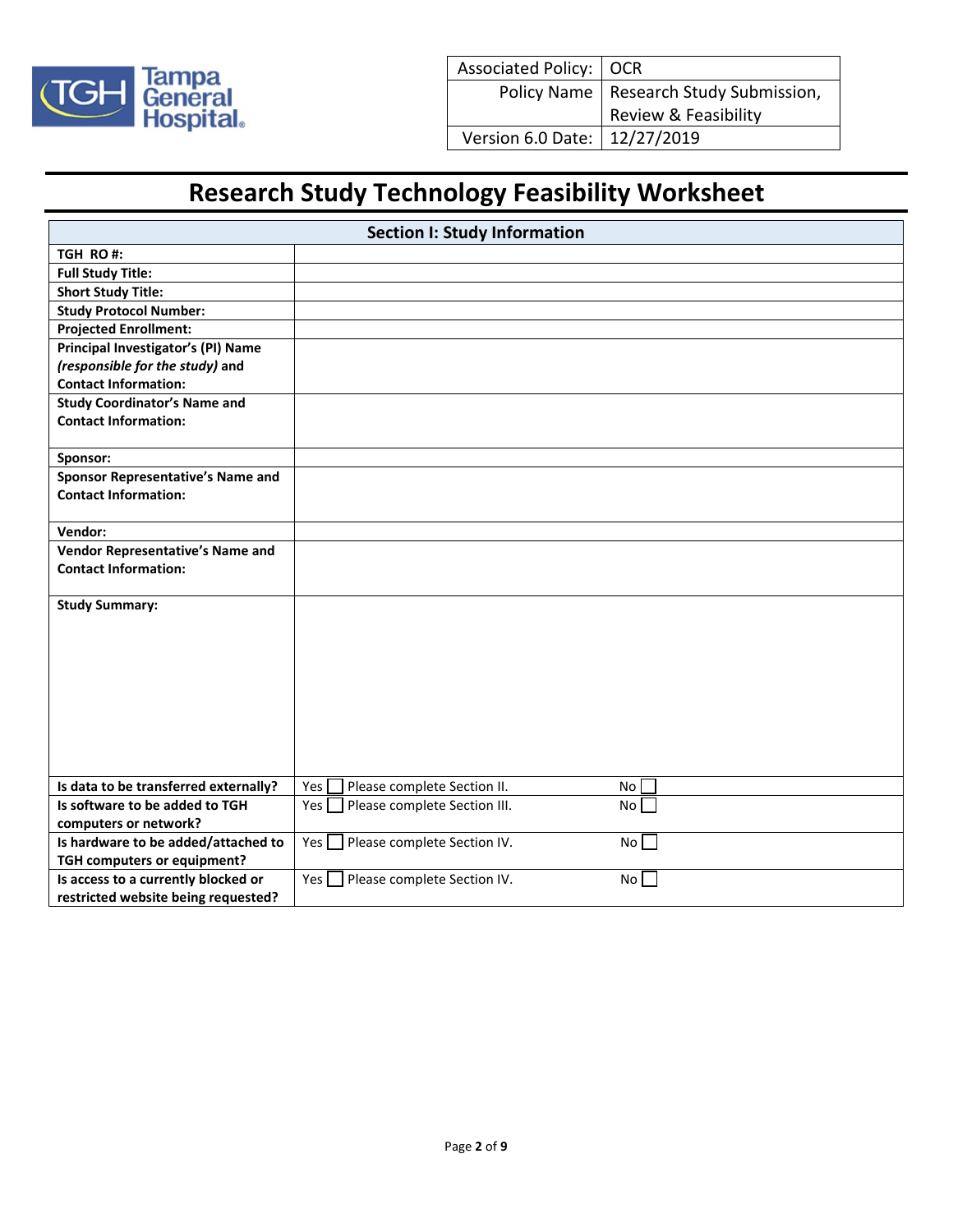

| Associated Policy:   OCR       |                                                                  |
|--------------------------------|------------------------------------------------------------------|
|                                | Policy Name   Research Study Submission,<br>Review & Feasibility |
|                                |                                                                  |
| Version 6.0 Date:   12/27/2019 |                                                                  |

| <b>Section II: Data Transfers Externally</b>                                                                                                          |                                                                                          |                                                                                                                                                                                                |                                                                               |                                                                                                                                                                                                |
|-------------------------------------------------------------------------------------------------------------------------------------------------------|------------------------------------------------------------------------------------------|------------------------------------------------------------------------------------------------------------------------------------------------------------------------------------------------|-------------------------------------------------------------------------------|------------------------------------------------------------------------------------------------------------------------------------------------------------------------------------------------|
|                                                                                                                                                       | N/A                                                                                      |                                                                                                                                                                                                |                                                                               |                                                                                                                                                                                                |
| <b>Data to Be Transferred Externally</b>                                                                                                              | Who will de-identify                                                                     | <b>Mode of Transfer</b>                                                                                                                                                                        | Who will Transfer the Data                                                    | Who is Receiving the                                                                                                                                                                           |
|                                                                                                                                                       | the data?                                                                                |                                                                                                                                                                                                | to External Recipient?                                                        | Data? (External                                                                                                                                                                                |
| CT/ CAT/ CTA scans<br>MRIs/MRAs<br><b>DEXA</b> scans<br>X-rays<br>Mammograms<br>Stereotactic breast biopsies<br>Fluoroscopic<br>Cardiac catherization | <b>TGH Radiology</b><br>Imaging<br>$\overline{\phantom{a}}$ TGH CORE<br>$\bigcap$ Other: | PowerShare<br>$\Box$ Upload to website<br>$\Box$ Encrypted CD<br>$\Box$ Entered in software<br>Specify: $\_\_$<br>$\Box$ Entered in hardware<br>Specify: Specify:<br>$\Box$ Other:<br>Specify: | <b>TGH Radiology Imaging</b><br>TGH CORE<br>$\Box$ Other:<br>Specify: _______ | <b>Recipient)</b><br><b>USF Study Team</b><br>USF Study Team to<br>then transfer to Sponsor<br>Non-TGH Study Team<br>Non-TGH Study Team<br>to then transfer to<br>Sponsor<br>Sponsor<br>Other: |
| Echocardiograms                                                                                                                                       | <b>TGH Radiology Imaging</b>                                                             | $\Box$ Encrypted CD                                                                                                                                                                            | <b>TGH Radiology Imaging</b><br><b>TGH CORE</b>                               | <b>USF Study Team</b><br>USF Study Team to<br>then transfer to Sponsor<br>Non-TGH Study Team<br>Non-TGH Study Team<br>to then transfer to<br>Sponsor<br>Sponsor<br>Other:                      |
| <b>Ultrasounds</b>                                                                                                                                    | <b>TGH Radiology Imaging</b>                                                             | Encrypted CD                                                                                                                                                                                   | <b>TGH Radiology Imaging</b><br>$\Box$ TGH CORE                               | <b>USF Study Team</b><br>USF Study Team to<br>then transfer to Sponsor<br>Non-TGH Study Team                                                                                                   |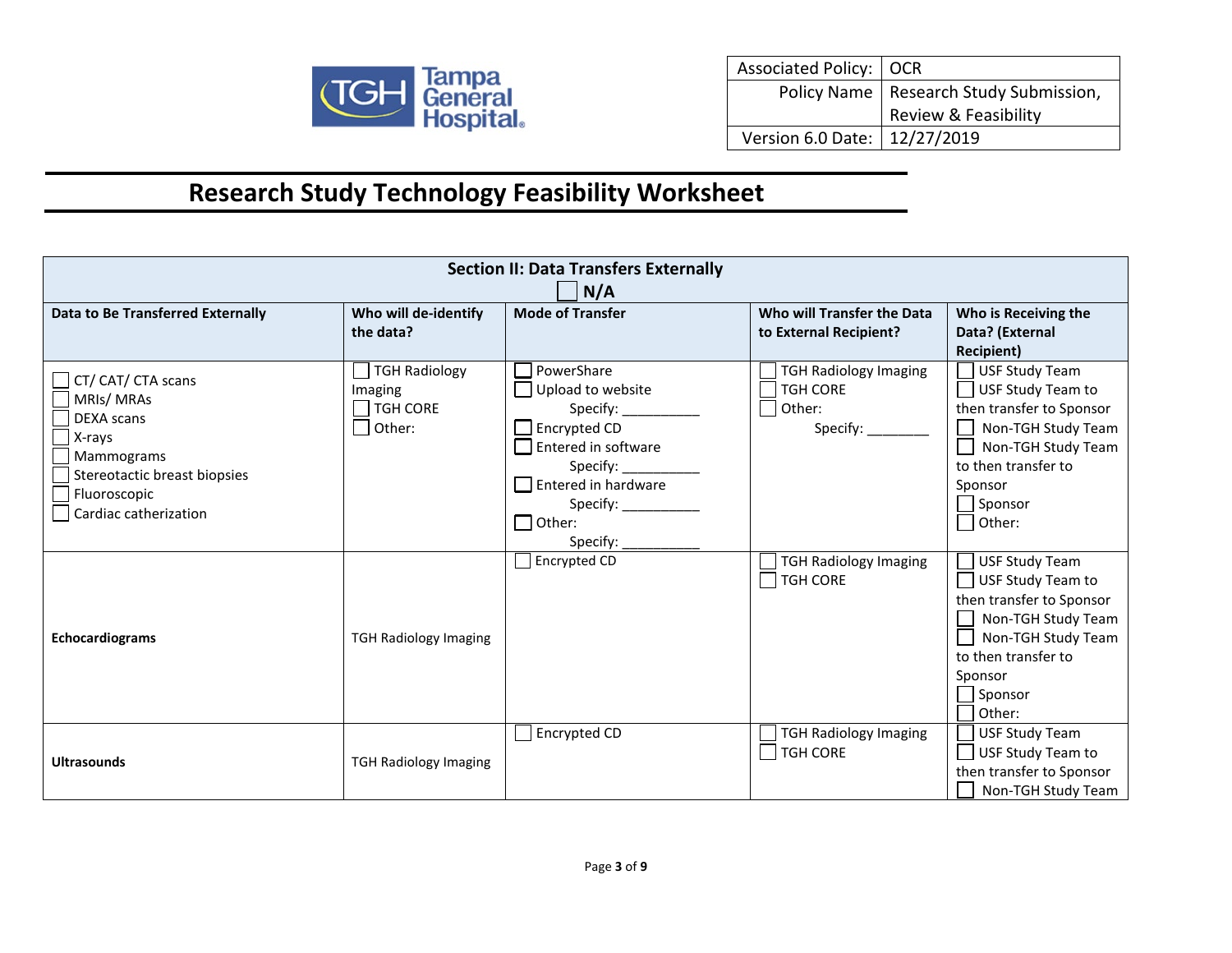

| Associated Policy:   OCR       |                                          |
|--------------------------------|------------------------------------------|
|                                | Policy Name   Research Study Submission, |
|                                | Review & Feasibility                     |
| Version 6.0 Date:   12/27/2019 |                                          |

|                                |                                                           |                                                                                                                                                                                                                                                                                                                                                                                                                                                                                                                                                                      |                                                       | Non-TGH Study Team<br>to then transfer to<br>Sponsor<br>$\Box$ Sponsor<br>$\Box$ Other:                                                                                                       |
|--------------------------------|-----------------------------------------------------------|----------------------------------------------------------------------------------------------------------------------------------------------------------------------------------------------------------------------------------------------------------------------------------------------------------------------------------------------------------------------------------------------------------------------------------------------------------------------------------------------------------------------------------------------------------------------|-------------------------------------------------------|-----------------------------------------------------------------------------------------------------------------------------------------------------------------------------------------------|
| <b>Bone scans (not DEXAs)</b>  | <b>TGH Radiology Imaging</b>                              | Encrypted CD                                                                                                                                                                                                                                                                                                                                                                                                                                                                                                                                                         | <b>TGH Radiology Imaging</b><br>$\Box$ TGH CORE       | USF Study Team<br>USF Study Team to<br>then transfer to Sponsor<br>Non-TGH Study Team<br>$\Box$<br>Non-TGH Study Team<br>to then transfer to<br>Sponsor<br>$\Box$ Sponsor<br>$\bigcap$ Other: |
| <b>Nuclear medicine images</b> | <b>TGH Radiology Imaging</b>                              | Encrypted CD                                                                                                                                                                                                                                                                                                                                                                                                                                                                                                                                                         | <b>TGH Radiology Imaging</b><br>$\Box$ TGH CORE       | USF Study Team<br>$\Box$ USF Study Team to<br>then transfer to Sponsor<br>□ Non-TGH Study Team<br>Non-TGH Study Team<br>to then transfer to<br>Sponsor<br>$\Box$ Sponsor<br>$\Box$ Other:     |
| Photographs (no faces)         | $\sqsupset$ TGH CORE<br>$\Box$ Other:<br>Specify: _______ | Upload to website<br>$\Box$ Encrypted CD<br>Entered in software<br>Specify: $\frac{1}{\sqrt{1-\frac{1}{2}}\cdot\sqrt{1-\frac{1}{2}}\cdot\sqrt{1-\frac{1}{2}}\cdot\sqrt{1-\frac{1}{2}}\cdot\sqrt{1-\frac{1}{2}}\cdot\sqrt{1-\frac{1}{2}}\cdot\sqrt{1-\frac{1}{2}}\cdot\sqrt{1-\frac{1}{2}}\cdot\sqrt{1-\frac{1}{2}}\cdot\sqrt{1-\frac{1}{2}}\cdot\sqrt{1-\frac{1}{2}}\cdot\sqrt{1-\frac{1}{2}}\cdot\sqrt{1-\frac{1}{2}}\cdot\sqrt{1-\frac{1}{2}}\cdot\sqrt{1-\frac{1}{2}}\cdot\sqrt{1-\frac{1}{2}}$<br>$\Box$ Entered in hardware<br>Specify: $\_\_$<br>$\Box$ Other: | <b>TGH CORE</b><br>$\Box$ Other:<br>Specify: ________ | USF Study Team<br>USF Study Team to<br>then transfer to Sponsor<br>Non-TGH Study Team<br>Non-TGH Study Team<br>to then transfer to<br>Sponsor<br>$\Box$ Sponsor<br>$\Box$ Other:              |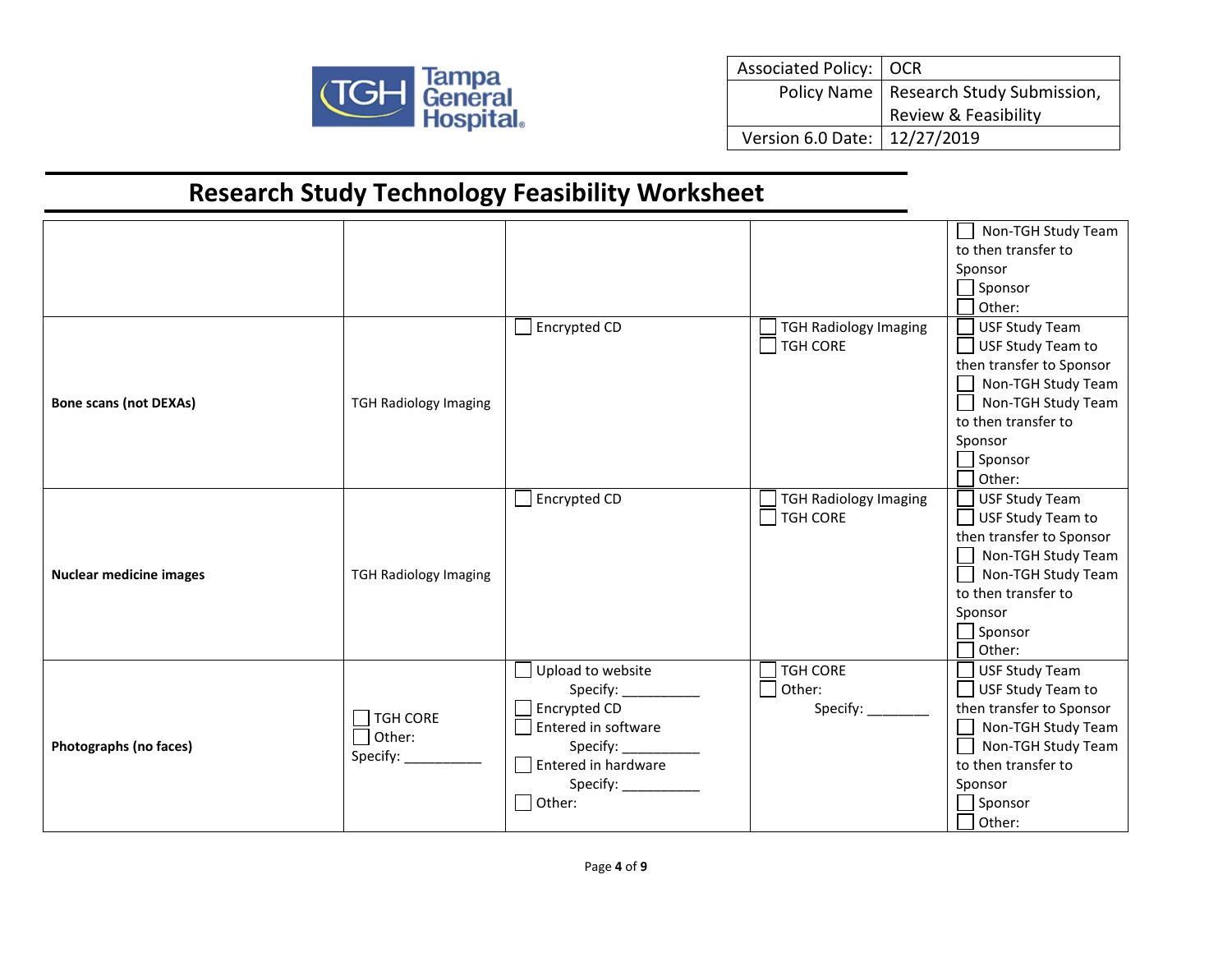

| Associated Policy:   OCR       |                                          |
|--------------------------------|------------------------------------------|
|                                | Policy Name   Research Study Submission, |
|                                | Review & Feasibility                     |
| Version 6.0 Date:   12/27/2019 |                                          |

| Other:           | Upload to website<br>Specify: __________<br>$\Box$ Encrypted CD<br>Entered in software<br>Specify: ___________<br>Sepandin hardware<br>Specify:<br>$\Box$ Other:                                                                                                                                                                                                                                                                                                                                                                                                                     | <b>TGH CORE</b><br>Other:<br>Specify: _________ | USF Study Team<br>$\Box$ USF Study Team to<br>then transfer to Sponsor<br>Non-TGH Study Team<br>Non-TGH Study Team<br>to then transfer to<br>Sponsor<br>$\Box$ Sponsor<br>$\Box$ Other:             |
|------------------|--------------------------------------------------------------------------------------------------------------------------------------------------------------------------------------------------------------------------------------------------------------------------------------------------------------------------------------------------------------------------------------------------------------------------------------------------------------------------------------------------------------------------------------------------------------------------------------|-------------------------------------------------|-----------------------------------------------------------------------------------------------------------------------------------------------------------------------------------------------------|
| Other:           | Upload to website<br>Specify: $\frac{1}{\sqrt{1-\frac{1}{2}}\cdot\sqrt{1-\frac{1}{2}}\cdot\sqrt{1-\frac{1}{2}}\cdot\sqrt{1-\frac{1}{2}}\cdot\sqrt{1-\frac{1}{2}}\cdot\sqrt{1-\frac{1}{2}}\cdot\sqrt{1-\frac{1}{2}}\cdot\sqrt{1-\frac{1}{2}}\cdot\sqrt{1-\frac{1}{2}}\cdot\sqrt{1-\frac{1}{2}}\cdot\sqrt{1-\frac{1}{2}}\cdot\sqrt{1-\frac{1}{2}}\cdot\sqrt{1-\frac{1}{2}}\cdot\sqrt{1-\frac{1}{2}}\cdot\sqrt{1-\frac{1}{2}}\cdot\sqrt{1-\frac{1}{2}}$<br>$\Box$ Encrypted CD<br>Entered in software<br>Specify: __________<br>$\Box$ Entered in hardware<br>Specify:<br>$\Box$ Other: | <b>TGH CORE</b><br>Other:<br>Specify: ________  | <b>USF Study Team</b><br>$\Box$ USF Study Team to<br>then transfer to Sponsor<br>Non-TGH Study Team<br>ᆜ<br>Non-TGH Study Team<br>to then transfer to<br>Sponsor<br>$\Box$ Sponsor<br>$\Box$ Other: |
| <b>Comments:</b> |                                                                                                                                                                                                                                                                                                                                                                                                                                                                                                                                                                                      |                                                 |                                                                                                                                                                                                     |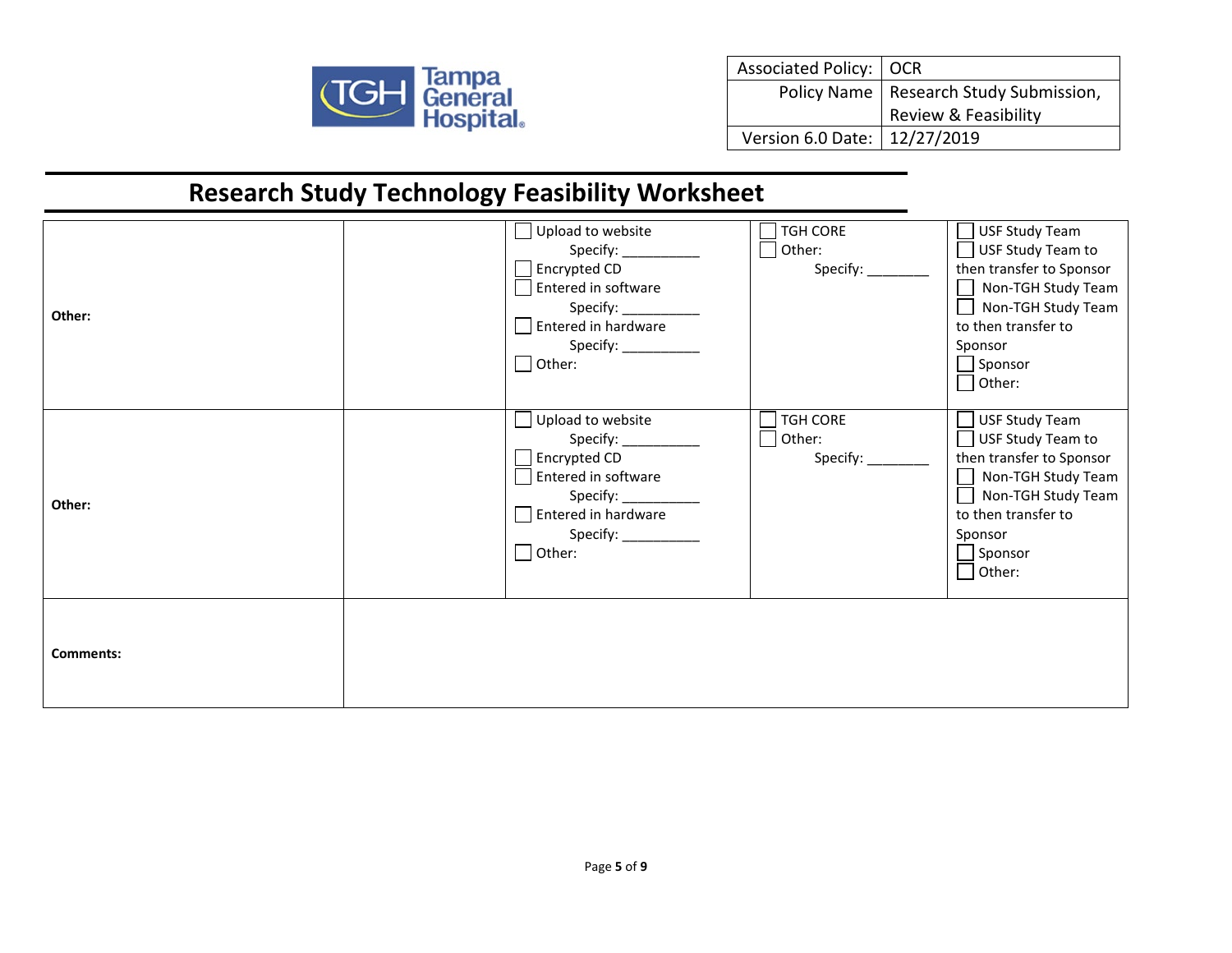

| Associated Policy:   OCR       |                                          |
|--------------------------------|------------------------------------------|
|                                | Policy Name   Research Study Submission, |
|                                | Review & Feasibility                     |
| Version 6.0 Date:   12/27/2019 |                                          |

| <b>Section III: Software Addition</b><br>$\vert N/A$                                                                                                                                                |                         |  |
|-----------------------------------------------------------------------------------------------------------------------------------------------------------------------------------------------------|-------------------------|--|
| <b>Vendor Name:</b>                                                                                                                                                                                 |                         |  |
| <b>Software/System Name:</b>                                                                                                                                                                        |                         |  |
| <b>Software/System Purpose:</b>                                                                                                                                                                     |                         |  |
| List Vendor/Sponsor 21CRF Part 11 compliance<br>information, if applicable:                                                                                                                         |                         |  |
| Does TGH already have this software?                                                                                                                                                                | Yes $\Box$<br>$No \Box$ |  |
| How will this software work in conjunction with the<br>existing TGH network?                                                                                                                        |                         |  |
| Will the software be removed once the research<br>study is complete?                                                                                                                                | Yes $\Box$<br>No        |  |
| What are the internal and external interfaces that<br>may be present?                                                                                                                               |                         |  |
| List the type of data to be exported using this<br>software. Include a description of the patient<br>identifiers that will be included in the data transfer.                                        |                         |  |
| How will the data be transferred (e.g. system<br>upload; transmittal form completion)? Include if the<br>data transfer is manual or automated and who will<br>be responsible for the data transfer. |                         |  |
| Documents included to support this request (such as<br>training manuals, user manuals, etc.)                                                                                                        |                         |  |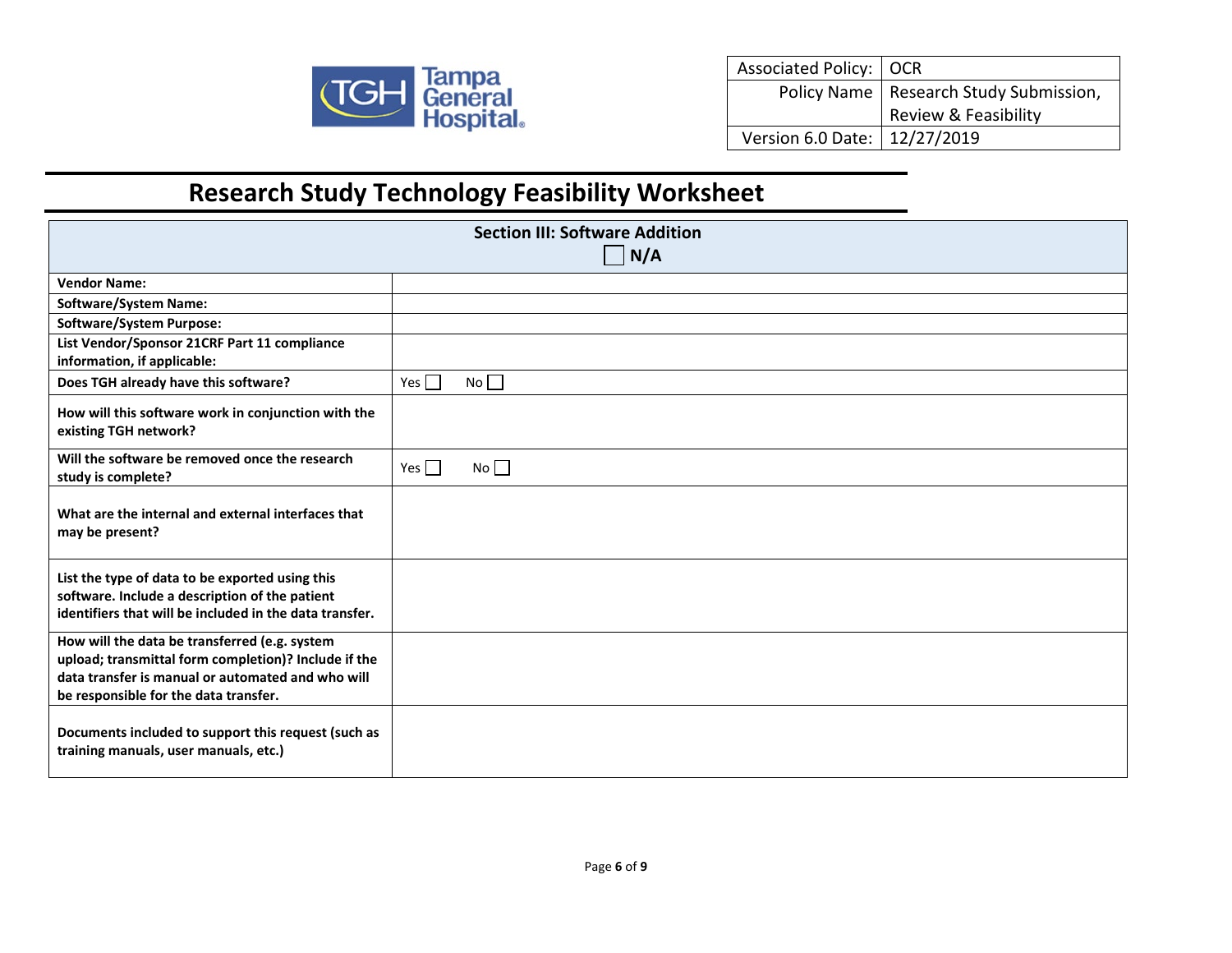

| Associated Policy:   OCR       |                                          |
|--------------------------------|------------------------------------------|
|                                | Policy Name   Research Study Submission, |
|                                | Review & Feasibility                     |
| Version 6.0 Date:   12/27/2019 |                                          |

| <b>Section IV: Hardware Addition</b><br>$\vert N/A$                                                                                                                                                  |                  |  |
|------------------------------------------------------------------------------------------------------------------------------------------------------------------------------------------------------|------------------|--|
| <b>Vendor Name:</b>                                                                                                                                                                                  |                  |  |
| <b>Software/System Name:</b>                                                                                                                                                                         |                  |  |
| <b>Software/System Purpose:</b>                                                                                                                                                                      |                  |  |
| List Vendor/Sponsor 21CRF Part 11 compliance<br>information, if applicable:                                                                                                                          |                  |  |
| Does TGH already have this hardware?                                                                                                                                                                 | Yes<br>No        |  |
| How will this hardware work in conjunction with the<br>existing TGH network, computers, and equipment?                                                                                               |                  |  |
| Will the hardware be removed once the research<br>study is complete?                                                                                                                                 | Yes $\Box$<br>No |  |
| What are the internal and external interfaces that<br>may be present?                                                                                                                                |                  |  |
| List the type of data to be exported using this<br>hardware. Include a description of the patient<br>identifiers that will be included in the data transfer.                                         |                  |  |
| How will the data be transferred (e.g. system<br>upload; transmittal form completion)? Include if the<br>data transfer is manual or automated, and who will<br>be responsible for the data transfer. |                  |  |
| Documents included to support this request (such as<br>training manuals, user manuals, device manuals,<br>etc.)                                                                                      |                  |  |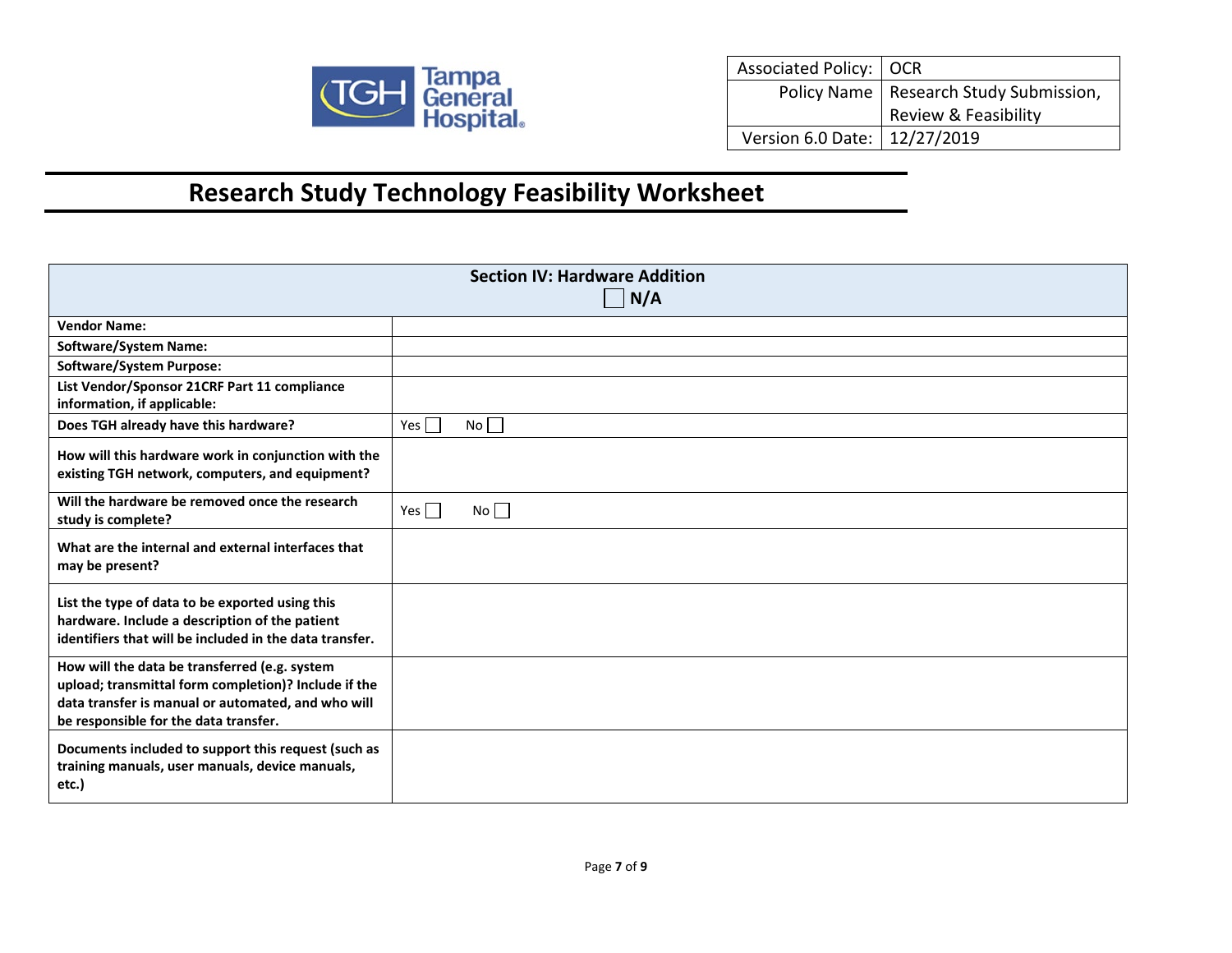

| Associated Policy:   OCR       |                                          |
|--------------------------------|------------------------------------------|
|                                | Policy Name   Research Study Submission, |
|                                | Review & Feasibility                     |
| Version 6.0 Date:   12/27/2019 |                                          |

| <b>Section V: Access to Restricted Website</b>                                                              |                                      |  |  |  |
|-------------------------------------------------------------------------------------------------------------|--------------------------------------|--|--|--|
| N/A                                                                                                         |                                      |  |  |  |
| <b>Website (URL) to be Accessed</b>                                                                         | <b>Explanation and Justification</b> |  |  |  |
| Website:                                                                                                    |                                      |  |  |  |
| Website:                                                                                                    |                                      |  |  |  |
|                                                                                                             |                                      |  |  |  |
| Documents included to support this request (such as<br>training manuals, user manuals, device manuals, etc) |                                      |  |  |  |
| <b>Comments:</b>                                                                                            |                                      |  |  |  |

| <b>Section VI: Submitter Information</b> |      |             |  |
|------------------------------------------|------|-------------|--|
| <b>Name</b>                              | Role | <b>Date</b> |  |
|                                          |      |             |  |
| Signature:                               |      |             |  |

**-------------- STUDY TEAM STOPS HERE---------------**